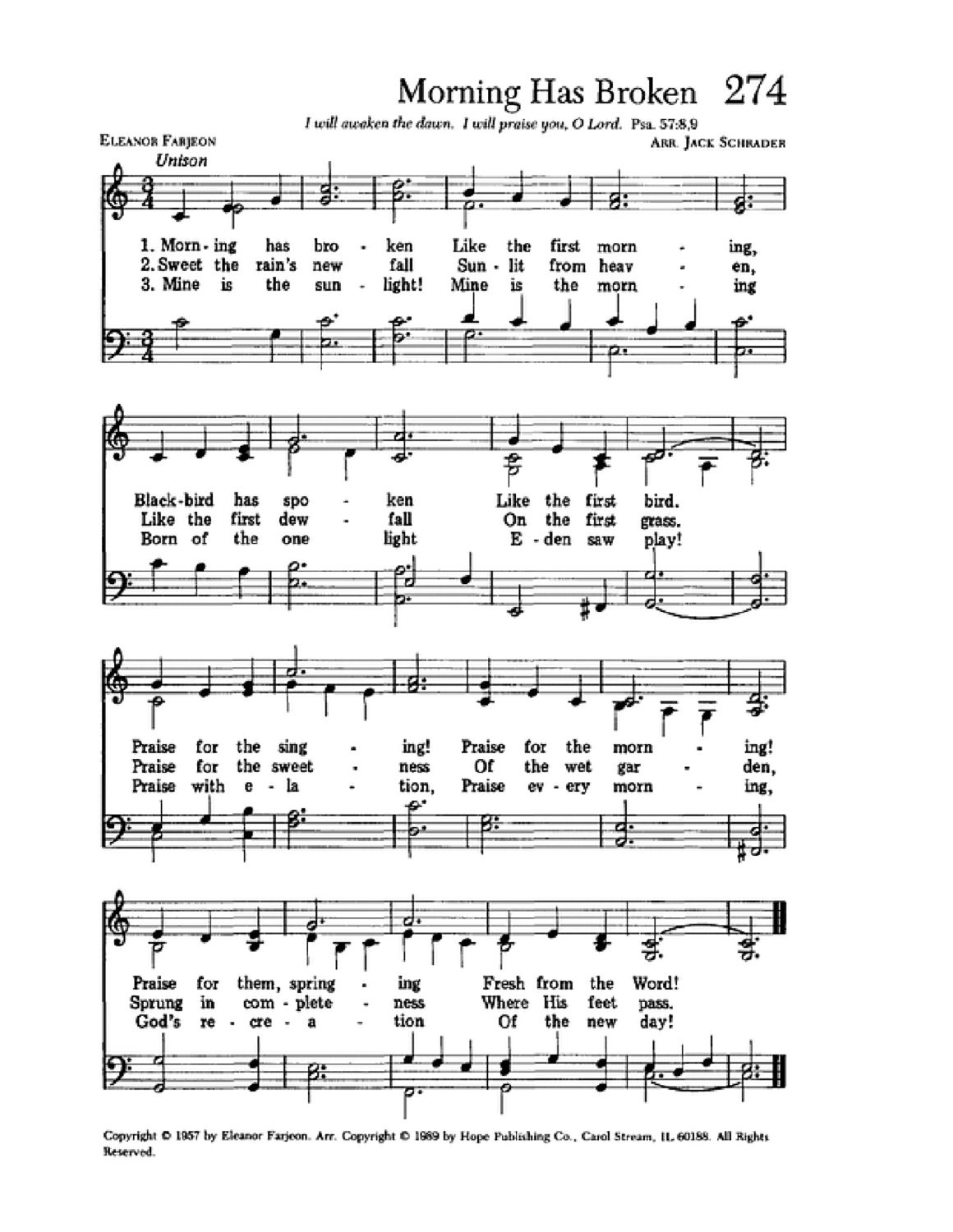

*© Copyright 1934. Renewal 1962 by Broadman Press. All rights reserved. Used by permission.*